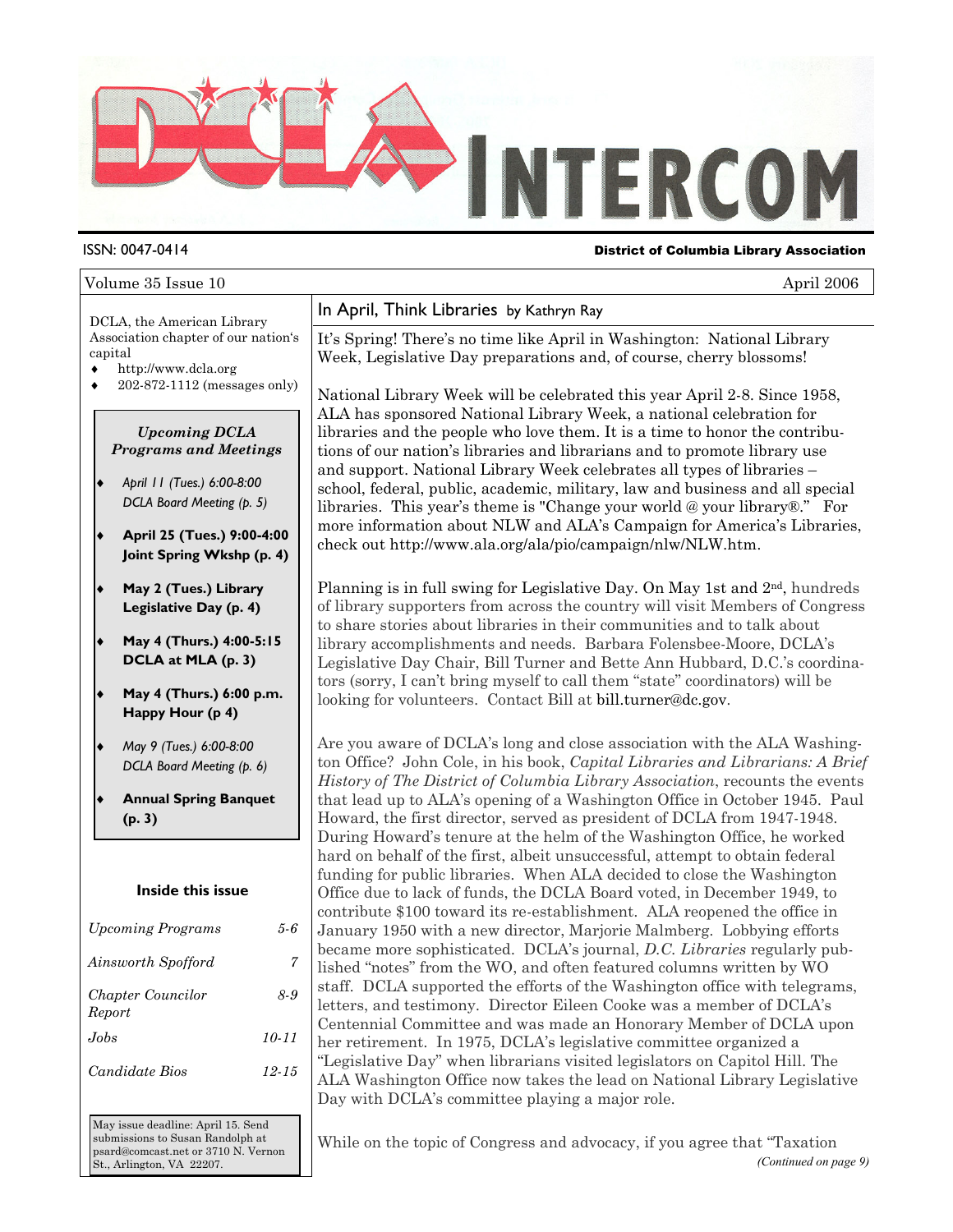Susan Randolph (703) 533-1971 psard@comcast.net Ming Wong 202-452-8331

miss\_ming21@hotmail.com

April 2006 DCLA *Intercom* Page 2

#### **DCLA Board, Interest Groups, and Committees 2005-2006**

| <b>Executive Board Members</b>               | <b>Interest Group Chairs</b>       | <b>Interest Group Chairs</b>  | <b>Liaisons and Others</b>              |
|----------------------------------------------|------------------------------------|-------------------------------|-----------------------------------------|
| <b>President</b>                             | <b>Adaptive Services</b>           | <b>Reference</b>              | <b>ALA Advocacy Assembly</b>            |
| Kathryn Ray                                  | Patrick Timony                     | <b>Candice Townsend</b>       | Representative                          |
| (202) 244-0770                               | 202-727-1335                       | 202-698-3377                  | William L. Turner, Jr.                  |
| KCRDLB@gmail.com                             | patrick.timony@dc.gov              | candice.townsend@dc.gov       | (202) 727-4968                          |
| ray@american.edu                             |                                    |                               | bill.turner@dc.gov                      |
| <b>Immediate Past President</b>              |                                    | <b>Committee Chairs</b>       |                                         |
| Noel Rutherford                              | <b>Audio-Visual and Multimedia</b> |                               |                                         |
| (202) 282-0213                               | <b>Eric White</b>                  |                               | <b>DCLA Archivist</b>                   |
| nrutherf@yahoo.com                           | (202) 727-2179                     | Awards                        | (202) 727-2272                          |
|                                              | avdcpl@yahoo.com                   | Peggy Flynn<br>301-986-9385   |                                         |
| <b>Vice-President/President Elect</b>        |                                    | margaret.flynn@dc.gov         |                                         |
| <b>Elaine Cline</b>                          |                                    |                               |                                         |
| 202-647-3002                                 | Children, Y.A., School Libraries   |                               |                                         |
| ClineCE@state.gov                            | <b>April King</b>                  |                               | <b>Intercom Editor</b>                  |
|                                              | (202) 727-4802                     | Joint Spring Workshop         | Susan Randolph                          |
| <b>Treasurer</b>                             | april.king@dc.gov                  | Lorna Dodt                    | (703) 533-1971                          |
| Sara Striner                                 |                                    | 202-647-0450                  | psard@comcast.net<br>3710 N. Vernon St. |
| (202) 707-2957                               |                                    | dodtla@state.gov              |                                         |
| sstr@loc.gov                                 |                                    |                               | Arlington, VA 22207                     |
|                                              | Genealogy, Local History, and      |                               |                                         |
| <b>Secretary</b>                             | <b>Preservation</b>                |                               |                                         |
| <b>Bill Tuceling</b>                         | Jacque-Lynne Schulman              | Membership                    |                                         |
| 202-512-5025                                 | 301-594-2019                       | Liane Rosenblatt              | <b>Webmaster and DCLA-L</b>             |
| tucelingw@gao.gov                            | schulm@erols.com                   | (202) 282-0220                | Manager                                 |
|                                              |                                    | I rosen 98@yahoo.com          | <b>Tracy Myers</b>                      |
|                                              |                                    |                               | dclawebmaster@yahoo.com                 |
| <b>Membership Secretary</b><br>Kirsten Allen |                                    | Andrea Cheney                 |                                         |
| 202-885-3849                                 | <b>Library Instruction</b>         | 202-645-0218                  |                                         |
| allen@american.edu                           | Jennifer Nutefall                  | ACheney910@msn.com            |                                         |
|                                              | 202-994-9863                       |                               |                                         |
| <b>ALA Chapter Councilor</b>                 | jennifer.nutefall@gwu.edu          |                               |                                         |
| William L. Turner, Jr.                       |                                    |                               |                                         |
| (202) 727-4968                               |                                    |                               |                                         |
| bill.turner@dc.gov                           |                                    | Nat. Library Legislative Day  |                                         |
|                                              | <b>Library Technology</b>          | Barbara Folensbee-Moore       |                                         |
|                                              | <b>Tracy Myers</b>                 | 202-739-5131                  |                                         |
| <b>Director</b>                              | dclibrarian@gmail.com              | bfolensbee-moore@morganlewis. |                                         |
| Sharon Lenius                                |                                    | com                           |                                         |
| (703) 601-2710                               |                                    |                               |                                         |
| sharon.lenius@us.army.mil                    |                                    |                               |                                         |
|                                              | Management                         |                               | <b>Reach DCLA</b>                       |
|                                              | Michael T. Wallace                 | <b>Nominations</b>            |                                         |
| <b>Director</b>                              | 202-441-2812                       | Jean B. Craigwell             |                                         |
| Francis Buckley, Jr.                         | dcla mig@yahoo.com                 | 202-458-6172                  |                                         |
| $(202)$ 727-1101                             |                                    | jcwell@juno.com               |                                         |
| francisjbuckley@aol.com                      |                                    |                               | On the World Wide Web                   |
|                                              |                                    |                               | http://www.dcla.org                     |
| <b>Director</b>                              | <b>New Librarians</b>              |                               |                                         |

**Student Financial Assistance**

Shirley Loo (202) 707-6785 sloo@crs.loc.gov **By telephone**  (202) 872-1112 (messages only)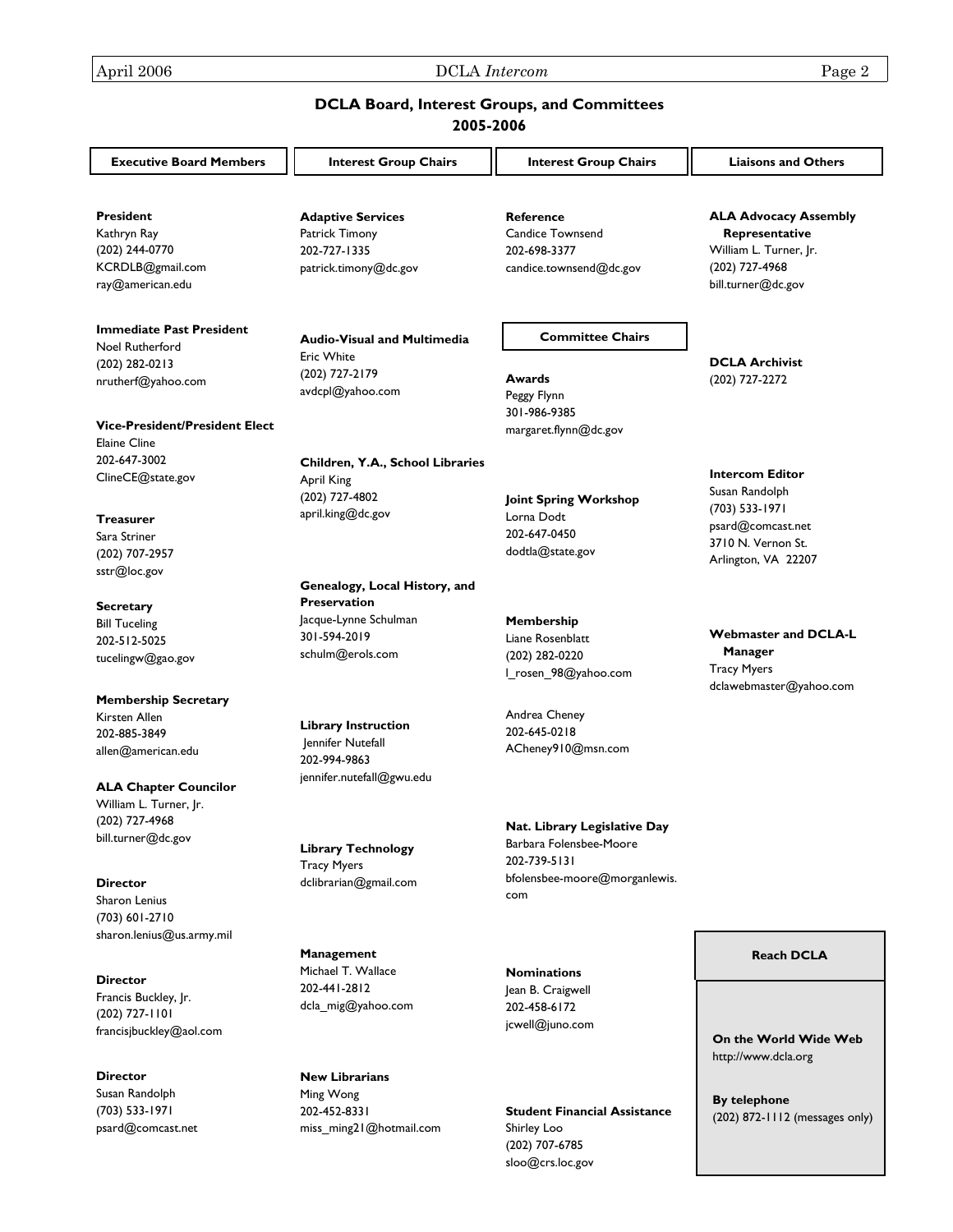# *DCLA Annual Spring Banquet and Awards Presentation*



# *Helen Thomas Guest Speaker*

Commonly referred to as "The First Lady of the Press," former White House Bureau Chief *Helen Thomas* is a trailblazer, breaking through barriers for women reporters while covering every President since John F. Kennedy. For 57 years, *Helen* also served as White House correspondent for United Press International. She recently left this post and joined Hearst Newspapers as a syndicated columnist.

*Helen Thomas* has written three books, including her latest, *Thanks for the Memories Mr. President: Wit and Wisdom from the Front Row at the White House.* 

Check the May issue of *Intercom*, the DCLA Web site (www.dcla.org), or the DCLA listserv for details.

DCLA and Iota Chapter, Beta Phi Mu at the

Maryland Library Association Annual Conference

> Thursday, May 4 4:00 p.m. – 5:15 p.m.

> > Clarion Hotel On the beach at Ocean City, MD

## **Libraries Are Fundamental**

Francis J. Buckley, Jr. Interim Director, DC Public Library

Donald Collins NOAA Oceanographer and Embedded Librarian

Elaine Cline Chief Librarian, U.S. State Department Library

DCLA members register at the MLA member rate More information at 410-947-5090 (MLA office) or <www.mdlib.org>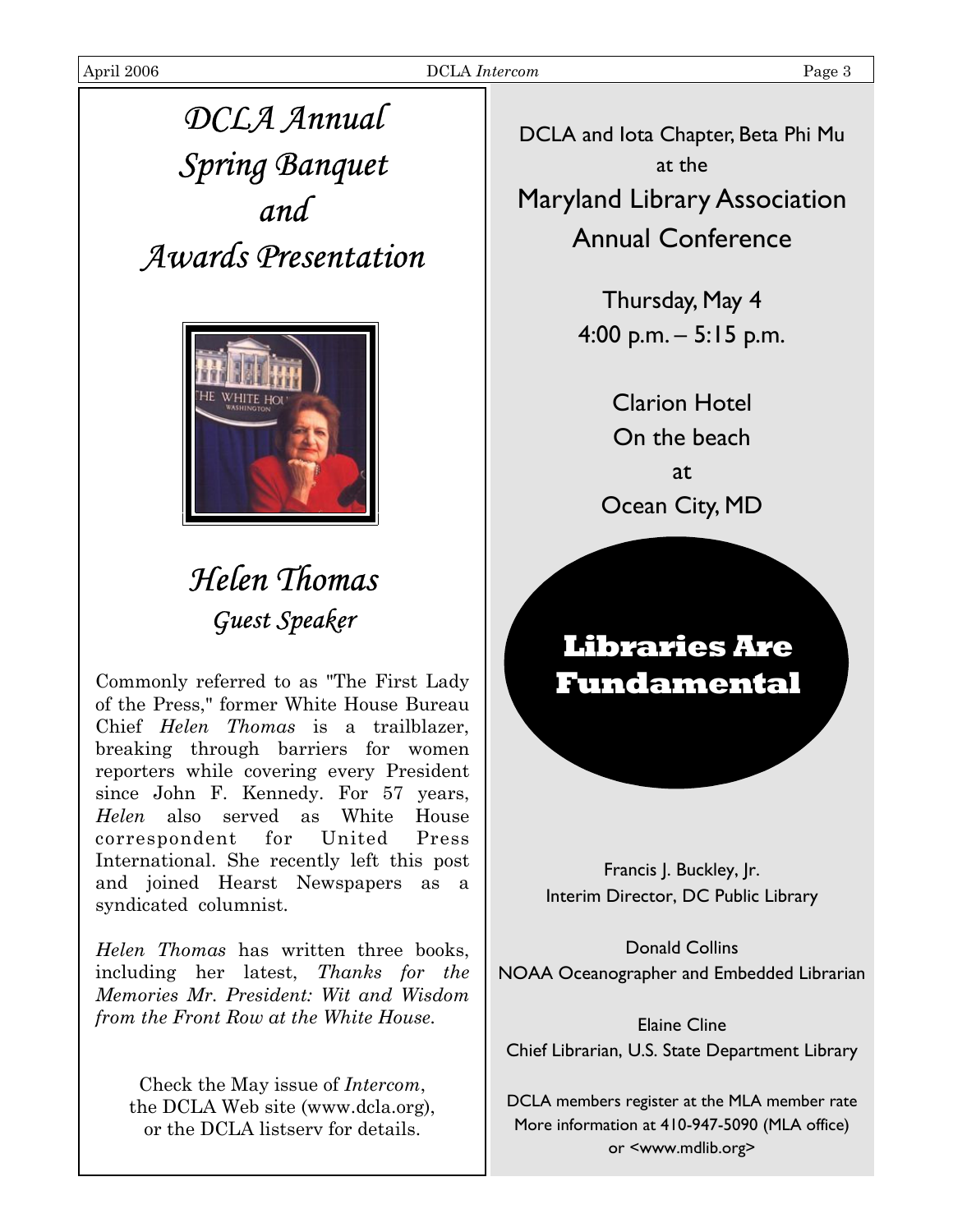#### April 2006 DCLA *Intercom* Page 4

### Tour U.S. Supreme Court Library

One First St., N.E. Enter north door. Gather at statue of John Marshall.

> Wednesday, April 12 10:00 a.m. – noon

\$8 students, \$10 DCLA and MLA members

Dutch-treat lunch at the Monocle Restaurant (nearby at 107 D St., N.E.)

> Tour limited to 20 people. Send registration by **April 3**  to Maryland Library Association 1401 Hollins St. Baltimore, MD 21223 410-947-5090

This invitation is extended to DCLA members through the kindness of Bill Wilson, Retiree Interest Group, Maryland Library Association.

For more information, call Bill at 301-405-2048.



### JOINT SPRING WORKSHOP 2006

### **21st-Century Competencies for Information Professionals**

Keynote Speaker: Jane Dysart, Dysart and Jones

Tuesday 25 April 2006  $8:30$  a.m.  $-4:00$  p.m.

### Mumford Room, 6<sup>th</sup> Floor, Madison Building, Library of Congress

\$40.00 members, \$20.00 students, and \$60.00 non-members

Registration form and check must be received by 12 April 2006.

For more information email laura hjerpe@yahoo.com or call 703-597-2806.



Thursday, May 4

6:00 p.m.

Fado Irish Pub

808 7th St. (near Gallery Place – Chinatown Metro)

Sponsored by DCLA New Librarians Interest Group Ming Wong miss\_ming21@hotmail.com 202-452-8331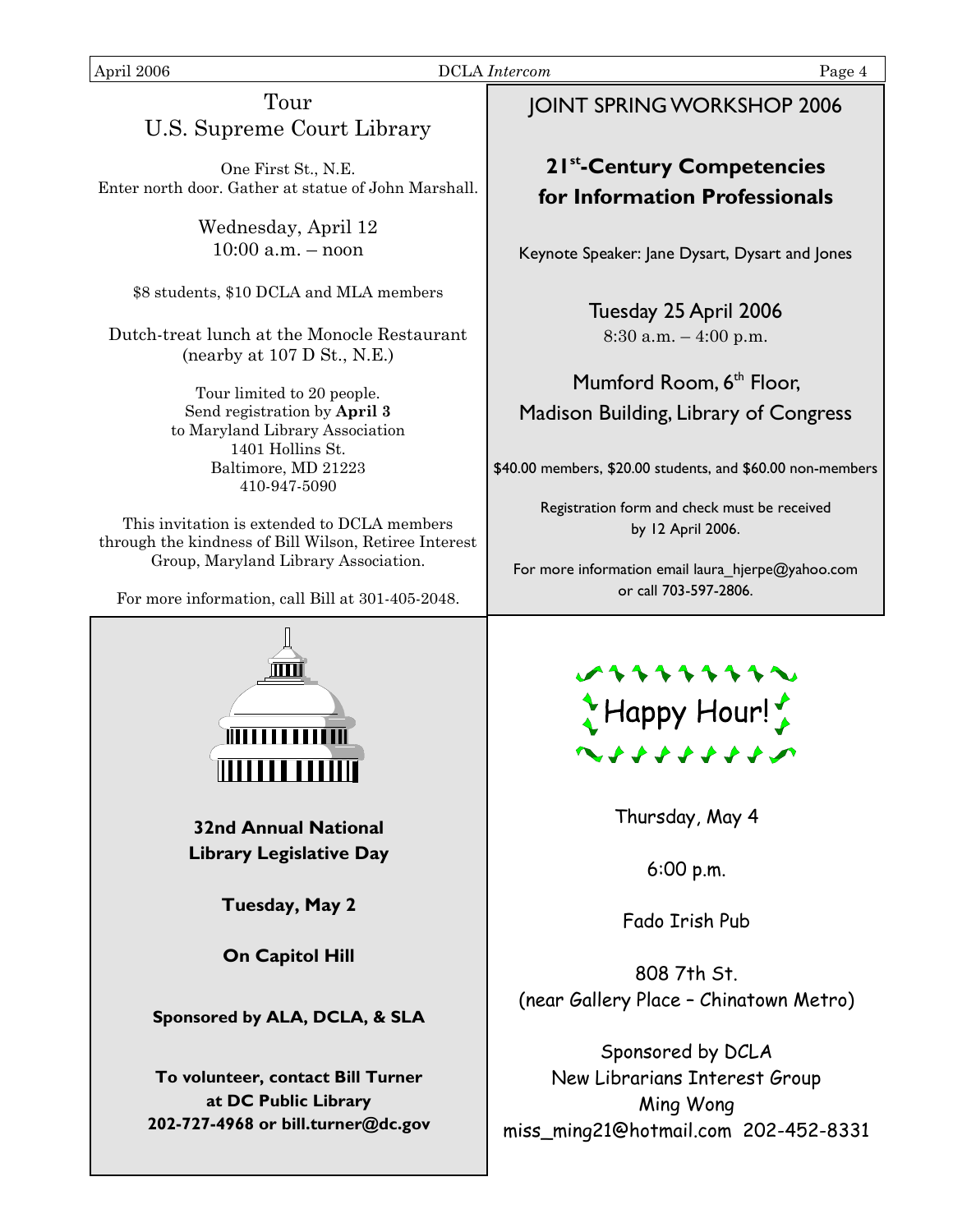| April 2006                                      | Page 5<br><b>DCLA</b> Intercom                                                                                                                                                                                                                                                                                                                                         |
|-------------------------------------------------|------------------------------------------------------------------------------------------------------------------------------------------------------------------------------------------------------------------------------------------------------------------------------------------------------------------------------------------------------------------------|
| April 2006                                      | <b>May 2006</b>                                                                                                                                                                                                                                                                                                                                                        |
| Tue<br>Wed<br>Thu<br>Mon<br>Sun                 | Wed<br>Thu<br>Fri<br>Sun<br>Mon<br>Tue<br>Sat<br>Fri<br>Sat<br>$\overline{2}$<br>3<br>$\overline{4}$<br>5<br>$\mathbf{I}$<br>6<br>$\mathbf{I}$                                                                                                                                                                                                                         |
| 5<br>6<br>$\overline{2}$<br>3<br>$\overline{4}$ | <b>UPCOMING</b><br>9<br>$\mathsf{I}0$<br>$\mathbf{H}$<br>$\overline{7}$<br>8<br>12<br>13<br>$\overline{7}$<br>8                                                                                                                                                                                                                                                        |
| 10<br>12<br>13<br>9<br>$\mathbf{H}$             | <b>PROGRAMS AND MEETINGS</b><br>18<br> 4<br>15<br>16<br>17<br> 9<br>20<br> 4<br>15                                                                                                                                                                                                                                                                                     |
| 17<br>18<br>19<br>20<br>16<br>25<br>26<br>27    | 21<br>22<br>23<br>24<br>25<br>27<br>26<br>21<br>22<br>28<br>29<br>30<br>31<br>28<br>29                                                                                                                                                                                                                                                                                 |
| 23/30<br>24                                     |                                                                                                                                                                                                                                                                                                                                                                        |
| April 2 (Sunday) -<br>April 8 (Saturday)        | National Library Week. Theme: Change Your World @ Your Library. Contact: <www.ala.org>.<br/>National Library Workers Day. (April 4). Contact: <www.ala-apa.org about="" nlwd.html="">.</www.ala-apa.org></www.ala.org>                                                                                                                                                 |
| April 3<br>(Monday)                             | Libraries and Technology Collide: Simulation and Gaming. Sponsored by the Federal Library and<br>Information Center Committee Education Working Group. 12:30-4:00. West Dining Room, 6th Floor,<br>Madison Bldg., Library of Congress, 101 Independence Ave., S.E. Contact: 202-707-4813.                                                                              |
| April 5<br>(Wednesday)                          | Netspeak and the Future of Online Reference Sessions. Co-sponsored by the University of Maryland<br>Libraries' Digital Reference Committee & Information Literacy Team. 3:00-4:30. University of Maryland<br>College Park, McKeldin Library, Room 6137. Contact: <www.lib.umd.edu digref="" groups="" netspeak.html="">.</www.lib.umd.edu>                             |
| April 6<br>(Thursday)                           | Opening Doors Open Minds: The Open Access Movement. Program sponsored by DC/SLA to<br>celebrate International Special Librarians Day. $6.00 - 9.00$ p.m. Kiplinger Washington Editors Building,<br>1729 H St., N.W., First floor. Contact: Salvador Velez 202-623-3215 or salvadorv@iadb.org.                                                                          |
|                                                 | Human-Centered Design: The Basics of Usability. Sponsored by Federal Library and Information<br>Center Committee. 9:00 a.m. - 4:00 p.m. Mumford Room, Madison Bldg., 6th floor, Library of Congress,<br>1st and Independence Ave., S.E. Contact: 202-707-4800.                                                                                                         |
| April 10<br>(Monday)                            | Celebrate Deaf Legacy @ Your Library. Sponsored by ALA and the National Association of the Deaf.<br>11:00 a.m.-noon. Dining Room A, 6th Floor, Madison Bldg., Library of Congress, 101 Independence Ave.,<br>S.E. Contact: Eric Eldritch, eeld@loc.gov or alicehagemeyer@aol.com.                                                                                      |
|                                                 | How Congress Really Works. Sponsored by DC/SLA and SLA Government Information Division. 6:00-<br>8:00 p.m. Covington & Burling, 1201 Pennsylvania Ave., N.W., 11th floor, Conference Room 1139.<br>Contact: Peggy Garvin peggy@garvinconsulting.com.                                                                                                                   |
| April 11<br>(Tuesday)                           | Civil War scholar Gary W. Gallagher and author Margaret E. Wagner discuss and sign The<br>American Civil War: 365 Days. A "Books & Beyond" event sponsored by the Library of Congress Center<br>for the Book. 6:00 p.m. Montpelier Room, Madison Bldg., 6th floor, 1st and Independence Ave., S.E. Con-<br>tact: Ann Boni 202-707-1519.                                |
|                                                 | DCLA Board Meeting. 6:00 – 8:00 p.m. Gelman Library, George Washington University, 2130 H St.,<br>N.W. Room 202. Contact: Katherine Ray, 202-244-0770, ray@american.edu, KCRDLB@gmail.com.                                                                                                                                                                             |
| April 12<br>(Wednesday)                         | Impact of IP on Digitization Projects, Part I: Digitization Project Management in a Nut-<br>shell. Sponsored by DC/SLA. George Washington University Himmelfarb Library, Room 202.<br>Contact: Charlotte White Cwhite@fms.gov, 202-523-5762.                                                                                                                           |
| April 17 (Monday) -<br>May 15 (Monday)          | Selecting Spanish-Language Materials for Adults. Online course offered by the Association of Spe-<br>cialized and Cooperative Library Agencies/ALA. Contact: <www.ala.org <br="" ala="" ascla="" asclaevents="">professionaldevelopmentonlinea/&gt; or <www.ala.org ala="" february="" onlinecourse.htm="" pressreleases2006="">.</www.ala.org></www.ala.org>          |
| April 18<br>(Tuesday)                           | Attorney and Lincoln scholar James L. Swanson discusses and signs Manhunt: The 12 Day<br><b>Chase for Lincoln's Killer.</b> A "Books & Beyond" event sponsored by the Library of Congress Center for<br>the Book. 6:00 p.m. Mumford Room, Madison Bldg., 6th floor, 1st and Independence Ave., S.E. Contact:<br>Ann Boni 202-707-1519.                                 |
|                                                 | Standards Made the Web and Will Remake the Library. Federal Library and Information Center<br>Committee Brown Bag. 12:30-3:30. Dining Room A, Madison Bldg., 6th floor, 1st and Independence Ave.,<br>S.E. Contact: 202-707-4813.                                                                                                                                      |
| April 19<br>(Wednesday)                         | The Library of Congress Mission to Baghdad: Report on the National Library and Archives.<br>Society for International Development/Development Information Workgroup Meeting. Noon - 2:00.<br>Library of Congress, African and Middle Eastern Division Conference Room, TH-220, 1st and Independ-<br>ence Ave., S.E. Contact: Kenlee Ray 202-483-2423 Kenlee R@aol.com. |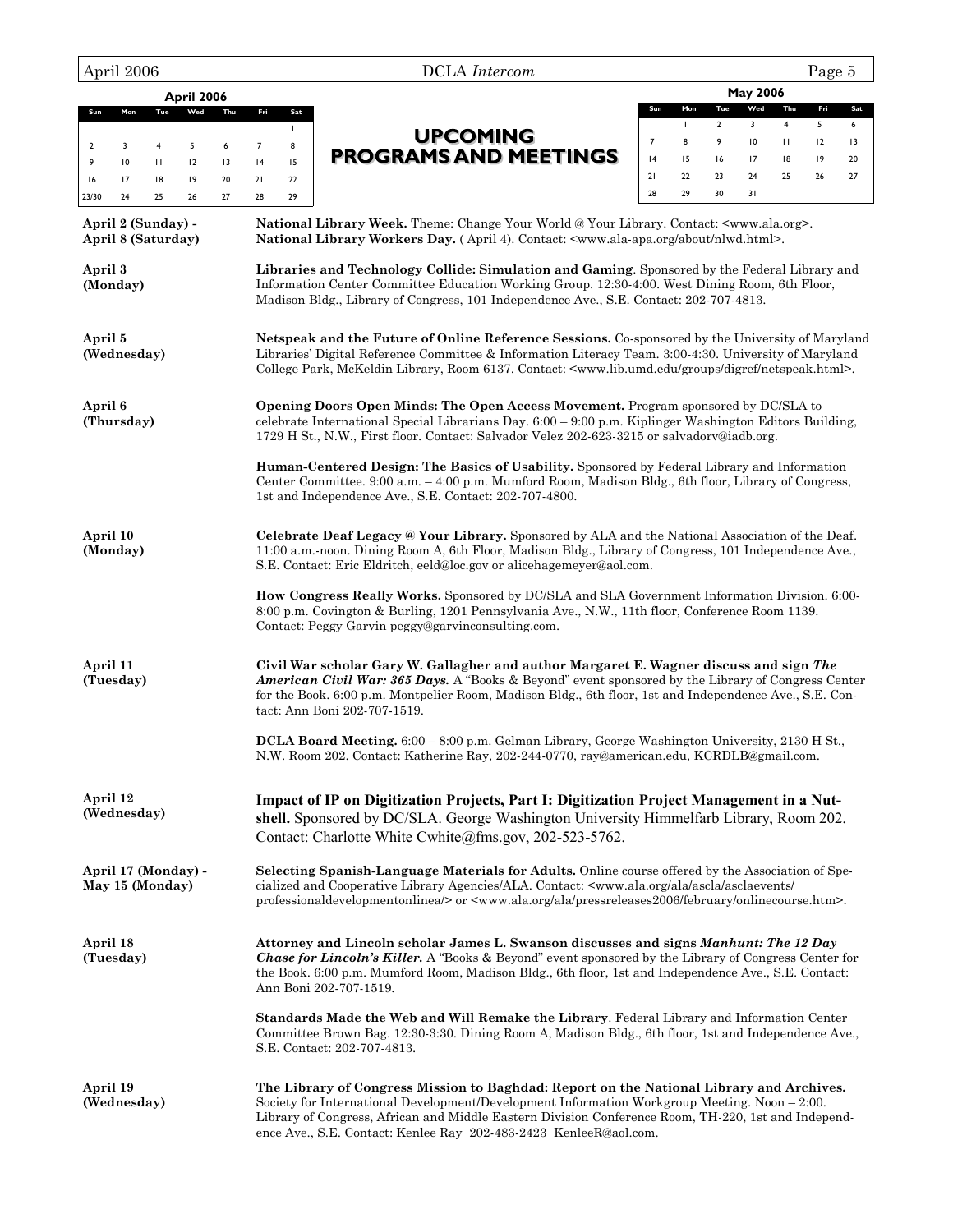### **UPCOMING PROGRAMS AND MEETINGS (cont.)**

| April 20 (Thursday) -<br>April 21 (Friday)    | Innovate and Motivate: Next Generation Libraries. First Virtual Conference sponsored by the Asso-<br>ciation of College and Research Libraries, the Coalition for Networked Information, and EDUCAUSE.<br>Contact: msutton@ala.org, 312-280-2522, <www.ala.org acrl="" acrlevents="" ala="" virtualconference.htm="">.</www.ala.org>                                                 |
|-----------------------------------------------|--------------------------------------------------------------------------------------------------------------------------------------------------------------------------------------------------------------------------------------------------------------------------------------------------------------------------------------------------------------------------------------|
|                                               | Making an Ally Out of Statistics: Program Advocacy and Patron Success. Sponsored by the Fed-<br>eral Library and Information Center Committee Education Working Group. 9:00-4:00. Mumford Room,<br>6th Floor, Madison Bldg., Library of Congress, 101 Independence Ave., S.E. Contact: 202-707-4813.                                                                                 |
| April 21 (Friday) -<br>April 23 (Sunday)      | Mid-Atlantic Regional Archives (MARAC) Spring Conference. Tremont Grand Hotel, Baltimore,<br>MD. Contact: <www.lib.umd.edu 2006="" conferences="" marac="" spring06="" spring2006.html=""> or Mary Mannix<br/>at mmannix@fredco-md.net.</www.lib.umd.edu>                                                                                                                            |
| April 25<br>Tuesday                           | 21st-Century Competencies for Information Professionals. Joint Spring Workshop sponsored by<br>DCLA, DC-SLA, LLSDC, and FLICC. 9:00-4:00. Mumford Room, 6th Floor, Madison Building, Library of<br>Congress, 1st and Independence Ave., S.E. Contact: laura_hjerpe@yahoo.com or 703-597-2806.                                                                                        |
|                                               | Smithsonian curator and historian Tom D. Crouch discusses and signs Rocketeers and Gentle-<br><b>man Engineers.</b> A "Books & Beyond" event sponsored by the Library of Congress Center for the Book.<br>Noon. Dining Room A, Madison Bldg., 6th floor, 1st and Independence Ave., S.E. Contact: Ann Boni<br>202-707-1519.                                                          |
| April 26<br>(Wednesday)                       | Managing E-Resources: Potomac Technical Processing Librarians Spring Workshop. 9:00-4:00.<br>Room 202, Gelman Library, George Washington University, 2130 H St., N.W. Contact: Tom Ray, 5807 Old<br>Richmond Ave., Richmond, VA 23226.                                                                                                                                               |
|                                               | Impact of IP on Digitization Projects, Part II: Managing Intellectual Property Issues within<br>the Digitization Project. Sponsored by DC/SLA. George Washington University Himmelfarb<br>Library, Room 202. Contact: Charlotte White Cwhite@fms.gov, 202-523-5762.                                                                                                                  |
| April 26 (Wednesday) -<br>April 27 (Thursday) | Technology Policy for a Flattening World: The EDUCAUSE Policy Conference. Fairmont Hotel,<br>Washington, DC. Contact: <www.educause.edu po106="">.</www.educause.edu>                                                                                                                                                                                                                |
| May 2<br>(Tuesday)                            | National Library Legislative Day. Capitol Hill. Contact: Barbara Folensbee-Moore 202-739-5131,<br>bfolensbee-moore@morganlewis.com or Bill Turner 202-727-4968, bill.turner@dc.gov.                                                                                                                                                                                                  |
| May 3<br>(Wednesday)                          | Information Rights: An Informal Discussion of Information Rights Around the World. Society<br>for International Development/Development Information Workgroup Meeting. Noon – 2:00. Development<br>Information Center Conference Room. 1001 Pennsylvania Ave., N.W. Suite 300 South. Bring photo ID. No<br>reservations required. Contact: Kenlee Ray 202-483-2423 Kenlee R@aol.com. |
| May 4<br>(Thursday)                           | Libraries Are Fundamental: DCLA/Beta Phi Mu Program at the Maryland Library Association<br>Annual Conference. 4:00-5:15 p.m. Clarion Hotel, Ocean City, MD. Contact: Andrea Gruhl<br>301-596-5460, andreagruhl@aol.com.                                                                                                                                                              |
|                                               | <b>Happy Hour with DCLA New Librarians Interest Group.</b> 6:00 p.m. Fado Irish Pub, 808 7th St (near<br>Gallery Place/Chinatown Metro). Contact: Ming Wong, 202-452-8331.                                                                                                                                                                                                           |
| May 6<br>(Saturday)                           | The River of Imagination: Fiction and Nonfiction Storytelling. 17th Annual Celebration of Chil-<br>dren's Literature. 8:15 a.m.-4:15 p.m. Germantown Campus, Montgomery College. Contact: 301-279-5188.                                                                                                                                                                              |
| May 8 (Monday) -<br>May 13 (Saturday)         | 28th Institute on Federal Library Resources. School of Library and Information Science, Catholic<br>University of America. Contact: Amy Taylor 202-319-5085, slis-institutes@cua.edu.                                                                                                                                                                                                |
| May 9<br>(Tuesday)                            | DCLA Board Meeting. 6:00 – 8:00 p.m. Gelman Library, George Washington University, 2130 H St.,<br>N.W. Room 202. Contact: Katherine Ray, 202-244-0770, ray@american.edu, KCRDLB@gmail.com.                                                                                                                                                                                           |
| May 17<br>(Wednesday)                         | Podcasting Potential for Special Libraries. Noon-1:30<br>Always Fresh! Fast Content for Your Web Site and Users. 2:00 -3:30.<br>Both sponsored by DC/SLA and held at National Geographic Society, 1146 16th St., N.W. Contact:<br>Barbara Ferry bferry@ngs.org, 202-857-7051.                                                                                                        |
| May 25<br>(Thursday)                          | Soaring to Excellence 2006 - Teleconference Series for Library Technicians: Serving Immi-<br>grant Populations. Sponsored by the Federal Library and Information Center Committee Education<br>Working Group and the College of DuPage. 9:30-noon. Mary Pickford Theater, 3rd floor, Madison Bldg.,<br>Library of Congress, 101 Independence Ave., S.E. Contact: 202-707-4800.       |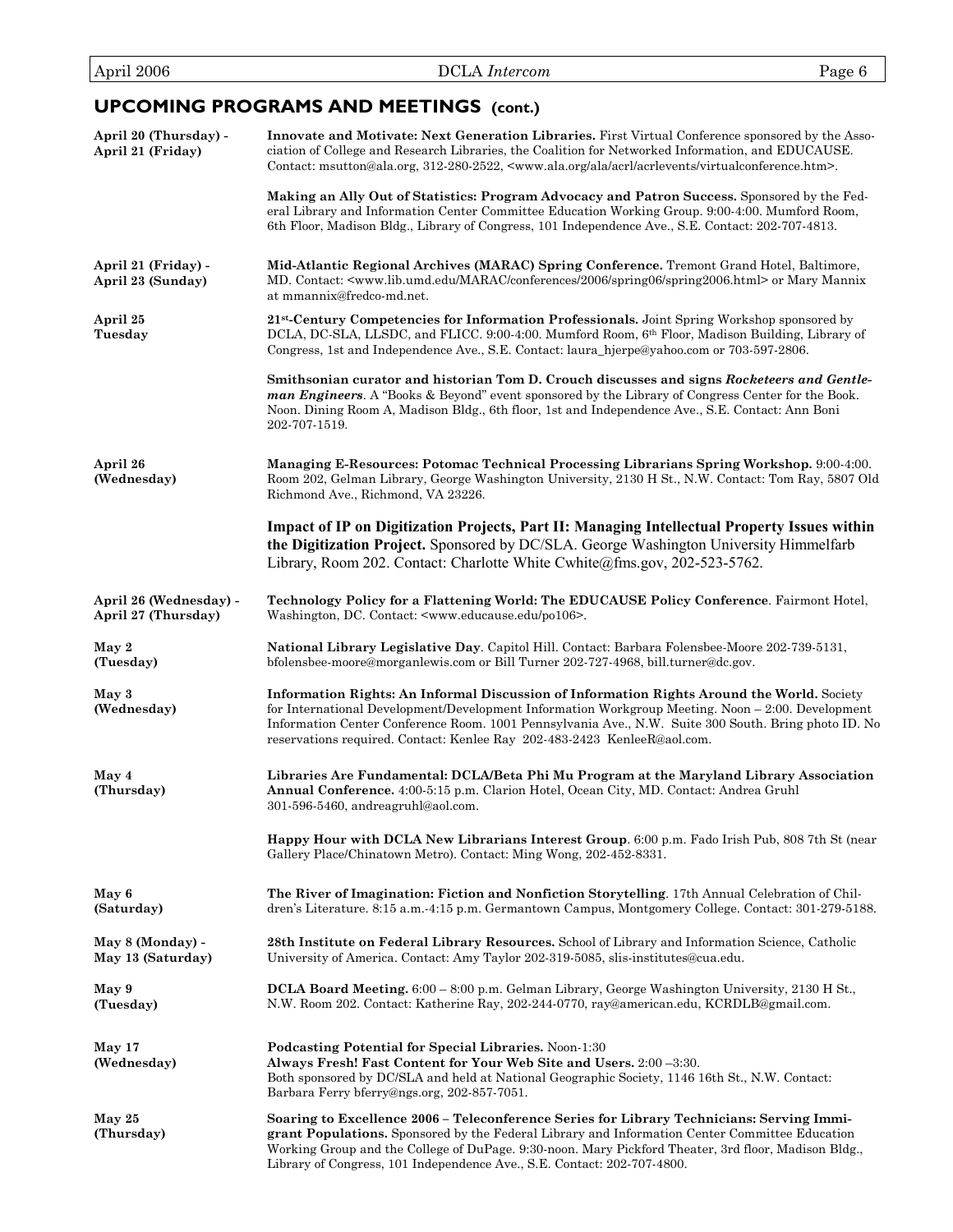### Ainsworth's Ashes: Final Resting Place of a Key Librarian of Congress by John Y. Cole

*In 1971, John Y. Cole, director of the Center for the Book in the Library of Congress, completed his doctoral dissertation on Ainsworth Rand Spofford (1825-1908). Spofford served as Librarian of Congress from 1864 to 1897 and as chief assistant librarian until his death. As Spofford's biographer, Cole was aided in his research by Spofford's descendants, particularly great-granddaughter Diana Spofford Laylin (1913-1990) of Great Falls, VA., and his greatgrandson, John Spofford Morgan (1917- ) of New York City. Cole's research and his close association with the Spofford family led to a discovery and ultimately a resolution about the final resting place of the former Librarian of Congress.* 

In the late 1960s, I was engaged in documenting former Librarian of Congress Ainsworth Spofford's crucial role in developing the Library into a national institution. Among his accomplishments, Spofford centralized all U.S. copyright activity at the Library in 1870 and subsequently persuaded Congress to build the Thomas Jefferson Building.

While researching Spofford, I also learned that he was buried in Rock Creek Cemetery in Washington, D.C. I visited the cemetery, noted the plot number in the cemetery office, and located the Spofford tombstone. While his wife Sarah's name was on the stone, I soon noted that Ainsworth's was not! While verifying in the office that Ainsworth was cremated and his ashes were located with Sarah's remains, I noticed that his name also was missing from the cemetery's handout that lists more than 50 notable Washingtonians buried there. Among these are Alice Roosevelt Longworth, Alexander "Boss" Shepard, Upton Sinclair, and perhaps best known of all, Henry Adams and his wife, Marian

(the subject of St. Gaudens' famous new words on the Spofford tombstatue "Grief").

More than 20 years later, the matter of Spofford's lack of public visibility at Rock Creek Cemetery was discussed but no action was taken. The occasion was the formal presentation to the Library of Spofford's 1864 certificate of appointment as Librarian of Congress. On May 2, 1994, in the presence of 11 other Spofford descendants, great-grandson John Spofford Morgan presented the December 31, 1864 certificate ―signed by President Abraham Lincoln and Secretary of State William Seward―to Librarian of Congress James H. Billington. Billington noted that the gift was "a wonderful way to begin our celebration of the reopening of the Jefferson Building and of the Library's bicentennial decade."

Nearly a decade later, on November 11, 2003, I received an e-mail from Spencer Smith, Spofford's great-great-great-grandson, then a student at George Washington University. He reminded me that we had met on May 2, 1994, when, as a nine-year-old, he had accompanied his mother, Deborah Smith, to the certificate presentation at the Library. Spencer had decided to write a paper about his ancestor and sought my advice. Before long, I brought up the matter of the Rock Creek Cemetery situation. Two weeks later, I heard from Spencer's mother, who told me that she and her son together would "rally the family" for the gravesite cause.

The story has a happy ending. In a 2004 letter to the family, John Spofford Morgan explained the cemetery situation and the need to correct it. He also pointed out that, as the most direct descendant, he felt an obligation to pay the cost of adding Ainsworth's name to the Spofford tombstone. Today, the

stone (Section E, Lot 32) read "Ainsworth Rand Spofford, 1825- 1908, Librarian of Congress, 1864- 1897, Appointed by President Lincoln." The same words have been added to the cemetery's public handout listing its most notable residents.

With the matter of the tombstone resolved, Morgan suggested that family members might want to contribute instead to a worthy Library of Congress cause, namely the Center for the Book, since its director had brought the situation to the family's attention. The center subsequently received a generous gift from a Spofford family member.

*Librarian and historian John Y. Cole has served the Library of Congress since 1966 and as director of its Center for the Book since the center's creation in 1977. For his distinguished service to the profession of librarianship, the American Library Association presented him with its prestigious Lippincott Award in 2000. In 2001, he became program director for the new National Book Festival.* 

*In 1994, John wrote DCLA's centennial history, "Capital Libraries and Librarians." He was one of the first recipients of the Ainsworth Rand Spofford President's Award, which DCLA presents for outstanding achievement in the development or improvement of library and information services. This article first appeared in the March 2005 Library of Congress Information Bulletin and is reprinted here with his kind permission.*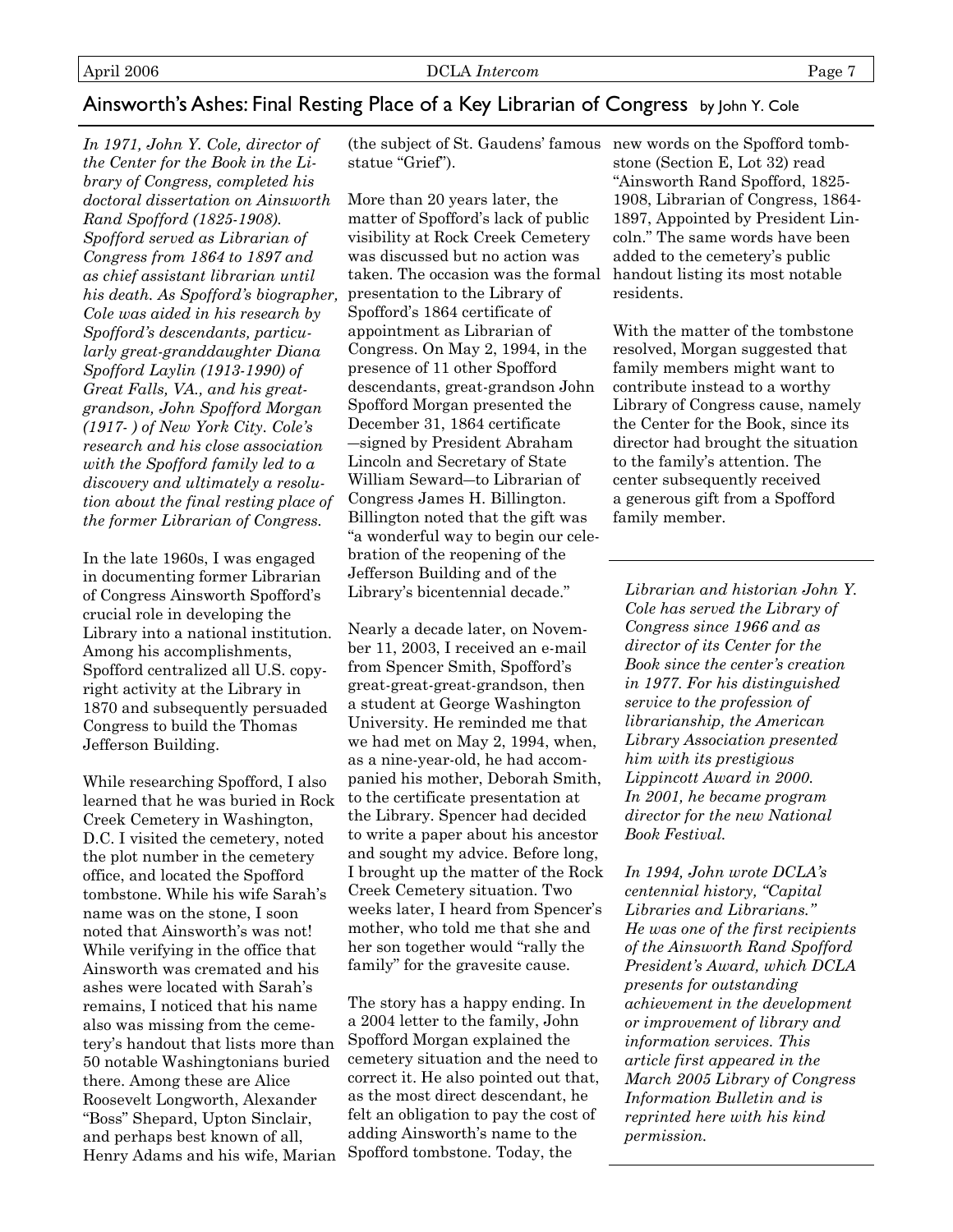

### **CHAPTER CHAT** by Bill Turner, ALA Chapter Councilor

San Antonio was a perfect setting for the ALA Midwinter Meeting, January 20-25, 2006. Daytime temperatures were mostly in the 60s; skies were mostly clear; the hotels were near the convention center and it was easy to get around; the people were diverse and friendly; the Tex-Mex fare was the best; and it was fun and memorable to follow the Riverwalk and visit the Alamo. Total attendance at the meeting was 11,084. The Best-Selling Author Forum, the Opening Reception, the Technology Showcase, the ALA Presidential Candidates' Forum, the ALA President's Program, and the ALA Awards Press Conference all were highlights. Highlights of the Council sessions follows.

#### President's Report

ALA President Michael Gorman reported that the June 2006 Annual Conference will be held in New Orleans as planned and noted that most members seem to be happy with the decision. He also reported on progress of the library education initiative and in other areas.

#### President-Elect's Report

ALA President-Elect Leslie Burger has assembled a group of ALA members to help her formulate an agenda for the next presidential year. The theme for the year will be "Libraries Transform Communities." Leslie's initiatives will include a pre-conference institute for emerging leaders, a legislative forum to develop a national agenda for libraries, a "transforming libraries' summit" to be held at the 2007 Midwinter Meeting and a program for placing volunteer librarians in needy libraries.

#### Treasurer's Report

ALA Treasurer Teri Switzer reported on action goals, sources

of revenue, financial highlights and undermine academic and intellecresults and concerns and challenges for 2005; on budget plans and costs and programmatic priorities for 2007; and on results of the latest audit of ALA finances. She also stressed the need for a dues' increase (see http://www.ala.org/ ala/ourassociation/governingdocs/ aheadto2010/qaduesincrease.htm).

#### Executive Director's Report

ALA Executive Director Keith Michael Fiels reported on a recent reorganization of ALA Publishing, including the unveiling of American Libraries Direct, Booklist Online and JobLIST as new projects; on selection of a new web content management system and implementation of a new ALA knowledge management system; on wrap-up of Teen Read Week 2005; on rollout of Investor Education @ Your Library, a joint partnership of ALA and the Investor Protection trust; and on various other initiatives and programs of ALA and the divisions.

#### Dues' Increase

Council passed a proposal to increase personal membership dues in increments over the next three years (see www.ala.org/ duesproposalq&a). ALA members will be asked to vote on the dues' increase this spring. The dues' increase is needed to support the association's new and ambitious strategic plan, *ALAhead to 2010*  (see http://www.ala.org/ala2010). ALA officials and Executive Board members strongly endorse the proposed dues' increase.

#### Intellectual Freedom

A *Resolution in Support of Academic Freedom* was passed in opposition to the "Academic Bill of Rights" being proposed by certain conservative groups that could

tual freedom and chill free speech on campus (see http://www.ala.org/ ala/oif/statementspols/ statementspolicies.htm). There was an update on cases that the Freedom to read Foundation is involved with or monitoring, including *Doe v. Gonzalez* and *Muslim Community Association of Ann Arbor v. Ashcroft* (see http:// www.ftrf.org).

#### International Relations

There were updates on ALA's involvement in a number of worldwide programs/activities, including international trade negotiations and electronic commerce and the Campaign for the World's Libraries. The International Relations Committee proposed a *Resolution on Rights of Librarians and Library Workers to Travel* in support of the rights of librarians and library workers to travel from the United States to other countries and from other countries to the United States in order to attend and participate in conferences and conduct various other educational and professional library-related activities (see http://www.ala.org/ ala/iro/awardsactivities/ resolutionrighttotravel.htm). Council adopted the resolution.

#### Legislation

The Committee on Legislation proposed six resolutions as follows: A *Resolution on USA PATRIOT Act Reauthorization* urging Congress to amend sections 215 and 505 to protect citizens' privacy rights; a *Resolution on OMB's Guidance to Agencies Pertaining to the Implementation of Section 207(d) of the E-Government Act of 2002*; a *Resolution on Protecting the Toxic Release Inventory Program*; a *Resolution on the Changes to IRS Tax Forms Outlet Program*; a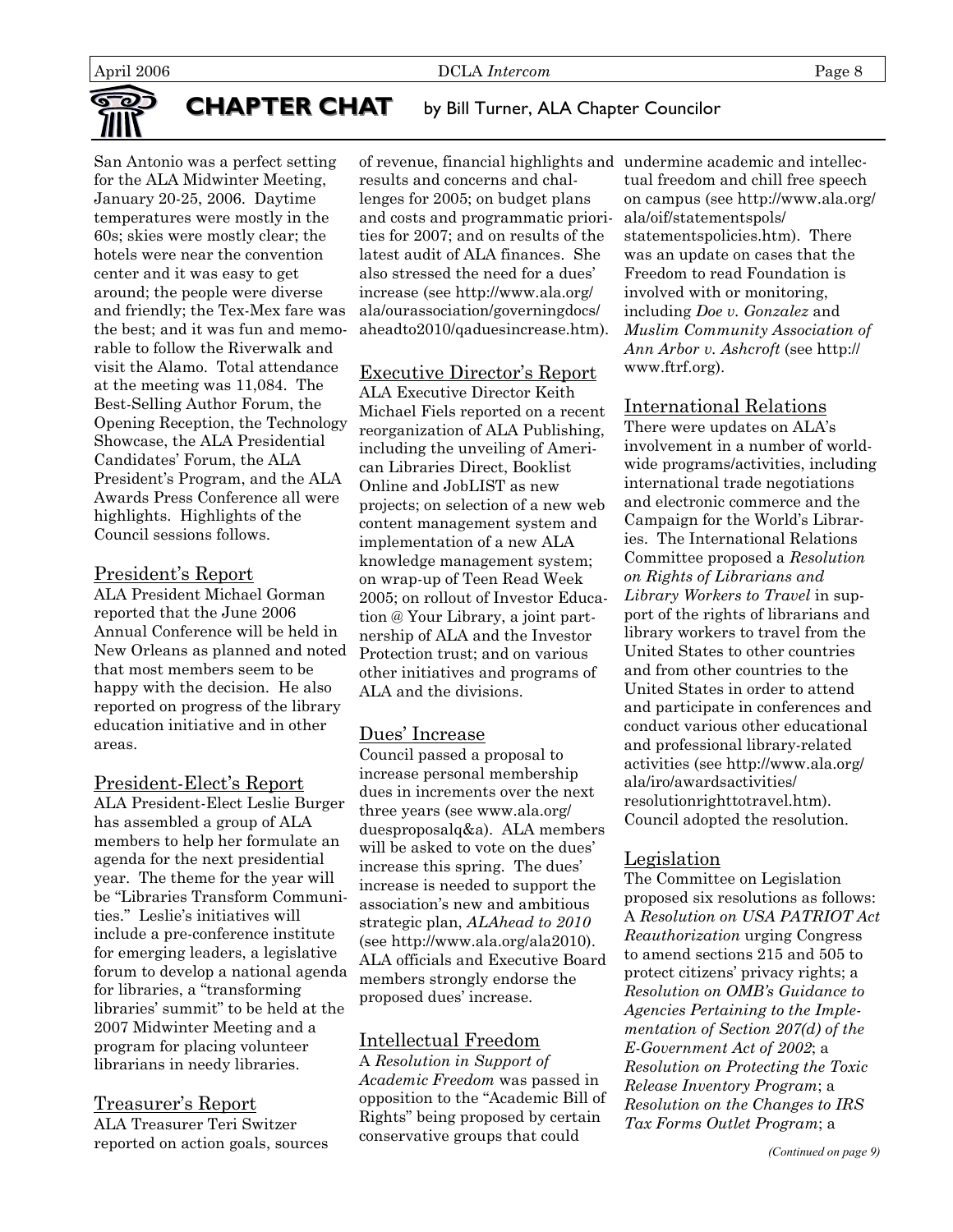#### April 2006 **DCLA** Intercom **Page 9**

#### *(Continued from page 8)*

*Resolution in Opposition to "Sui Generis" Copyright Protection*); and the feeling of numerous councilors a *Resolution Affirming Equity of Access through Universal Service, E-Rate, and Advanced Broadband Services*. Council adopted the six resolutions. [*Editor's note: Links to these resolutions appear in the version of this report that is posted at <www.dcla.org>, under Organization/DCLA Board/ALA Chapter Councilor.]*

#### Other Resolutions

Council adopted a *Resolution on the Instructional Classification of School Librarians* calling for a coordinated national effort to classify school librarians as instructional staff and to recognize the impact of state-certified school librarians on student achievement; a *Resolution in Opposition to the Confirmation of Judge Samuel Alito as an Associate Justice of the U.S. Supreme Court* due to "grave concerns" about Alito's nomination in regard to his stances on workplace issues and women's rights; and *A Resolution to Change the Representation of Round-Table Councilors* that would amend the bylaws to increase the number of representatives from Roundtables on Council. [*Editor's note: Links to these resolutions appear in the version of this report that is posted at <www.dcla.org>, under Organization/DCLA Board/ALA Chapter Councilor.]*

#### Application for Affiliate Status of the Catholic Library Association

The Constitution and Bylaws Committee reported that the Catholic Library Association (CLA) may reapply after it revises and amends its constitution. CLS is reportedly discussing revision of its constitution and may reapply. Background: CLA's request for affiliate status was turned down

at the 2005 ALA Annual Conference due to CLA's role in promoting Catholic principles and that ALA should not affiliate with a sectarian organization. [*Editor's note: A link to this resolution appears in the version of this report that is posted at <www.dcla.org>, under Organization/DCLA Board/ ALA Chapter Councilor.]*

### ALA-Allied Professional Association (ALA-APA)

The long anticipated ALA-APA Certified Public Library Administrator Program was launched at the Midwinter Meeting. This is a post-MLS certification program for public librarians with three years or more of supervisory experience in a public library. Applications are being accepted from providers who will deliver the courses and from librarians who wish to participate in the program. The online application is available at www. ala-apa.org/certification/ cplaapplication.html.

The 3rd annual National Library Workers Day will be held April 4, 2006, and will showcase the work of library employees at all levels. The theme will be "Libraries work because we do."

#### Election of ALA Executive Board Members

Mario M. Gonzalez, Library Director, Greenwich (CT) library; Terri G. Kirk, Librarian, Reidland High School, Paducah, KY; and Roberta A. Stevens, Outreach Projects and Partnerships Officer, Library of Congress, Washington, DC, were elected to serve on the ALA Executive Board. Each will serve a three-year term beginning in June 2006 and concluding in June 2009 (For bios see http:// www.ala.org).



. . . . . . . . . . .

DCLA needs volunteers to write for our blog.

If you are a blogger― or are interested in becoming one― please contact Noel Rutherford nrutherf@yahoo. com for more information.

#### *(Continued from page 1)*

without representation is tyranny," then check out the Web site www.dcvote.org. Isn't it ironic that citizens of the "Capital of the Free World" have no voting representation in Congress? On Legislative Day, those of us who live in DC long for a Senator (or two) and a voting representative to advocate for our libraries.

F<del>ransas sociado do</del> 25

Yes, but DC has cherry trees. Curious about their history? Did you know that the first shipment had to be burned? Check out http://www.nps.gov/nacc/cherry/ history.htm. And happy spring from the last colony.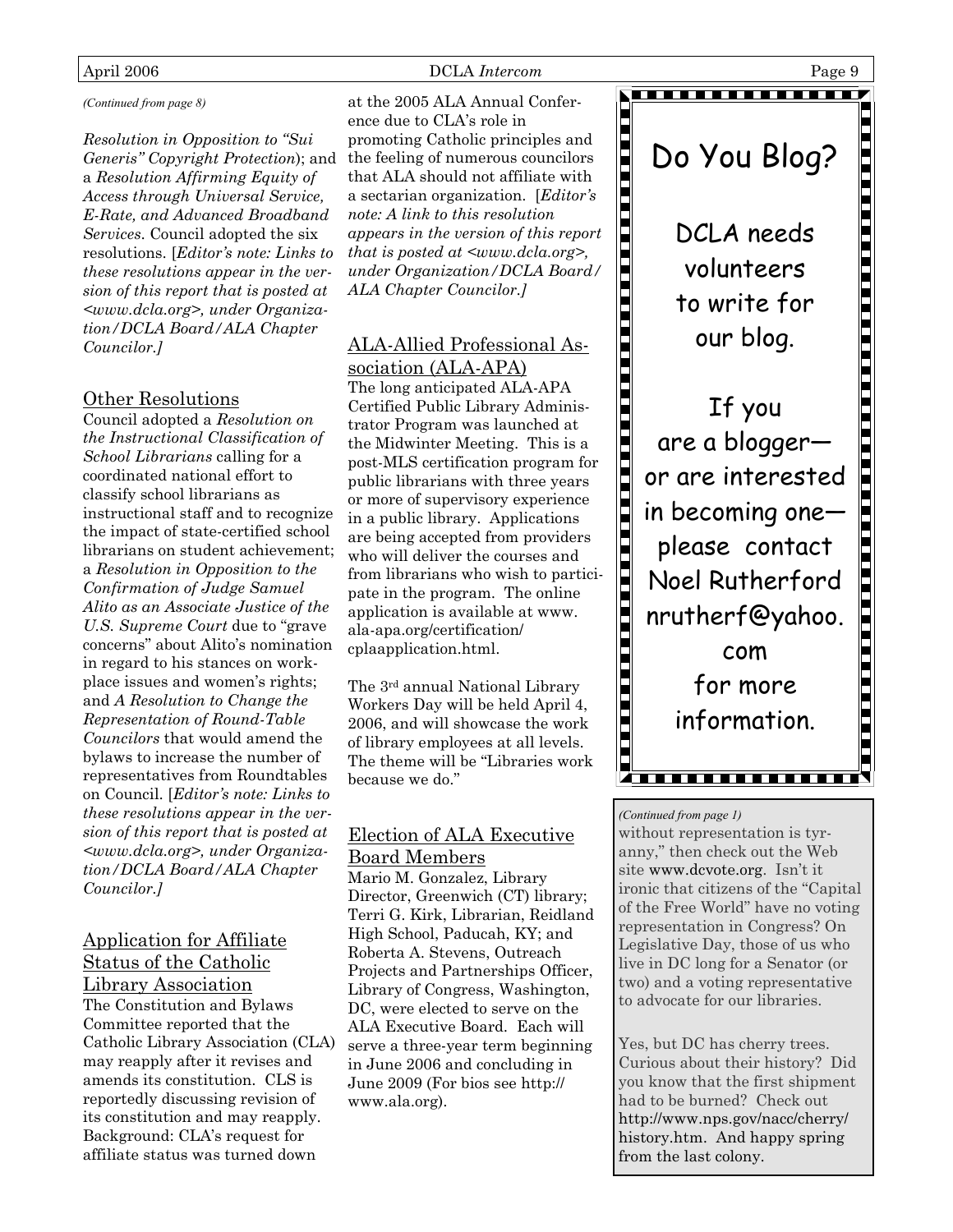### **POSITIONS AVAILABLE**

**Librarian, Electronic Services―Assistant/ Associate Professor**. Marymount University, Arlington, VA. Position # 06025. Responsible for the digital profile of Library and Learning Services and functions as liaison to the campus Information Technology Services and the Washington Research Library Consortium. Participate in collection development, serving as L&LS liaison to a School or department, teaching library instruction and information literacy classes; and providing reference and research assistance. Required: ALA-accredited MLS, significant knowledge of integrated library systems, electronic information resources, Web development and computer hardware, software, and networking as they relate to delivery of library services. Experience supporting users of information technologies. Preferred: Second master's degree in information management, computer science, or other relevant discipline. Knowledge of and experience with Endeavor/ Voyager. Online application with cover letter, resume, and list of at least three references attached must be completed for consideration. Position open until filled. For more information, contact Louise Rhoads, Library & Learning Services, 703-284-1673, louise.rhoads@marymount.edu.

**Director of Public Information Services.** Advocates for Youth. \$45,000 to \$50,000. Provide extensive reference services to Advocates staff in Washington, DC, Los Angeles, CA, Columbia, SC, and Kingston, Jamaica, and to colleague organizations and the public. Provide timely and extensive reference support to television writers and producers and to Advocates' Communications Department. Research and write publications as needed. Edit all publications for accuracy, readability, and timeliness. Work with Web site managers to coordinate e-newsletters and use of Advocates' materials. Manage and budget the organization's library. Build the library's unique collection of materials on adolescent sexual health. Use Inmagic DB/TextWorks. Coordinate, oversee, and manage all phases of the publications process. Required: Master's degree in Information Science, Library Science, and/ or other related field or a Bachelor's degree with two to four years of research experience. Demonstrated technical skill in Internet searching, Microsoft Office, including Excel, Outlook, PowerPoint, and Word, and Inmagic DB/TextWork. Preferred: Strong interest in adolescent sexual health and working knowledge in written and spoken Spanish. Send resume with cover letter to sue@advocatesforyouth.org; or by fax to 202-419-1448 (Attn: Sue); or by mail to Director of Public Information Services, Advocates for Youth, 2000 M St., N.W., Suite 750, Washington, DC 20036.

**Medical Librarian.** National Library of Medicine. Full or part time at the client site located in Bethesda, MD. Some evening and Saturday hours may be included in work schedule. Provide reference and customer support to individuals who contact the NLM. Answer general health information questions using NLM stock replies and FAQs; reply to and record telephone calls, e-mail, fax, and postal mail; provide assistance with health information, database searching, verifications, and matters unique to NLM products, services and collections; determine appropriate reference sources by comparing scope, etc. Required: Bachelor's degree or work experience equivalence and familiarity with appropriate use of a core collection of medical reference tools for fact finding and gathering information. Preferred: MLS and fluency in Spanish. Contact: Anna Kim, PHR, 301-596- 8800, 410-740-4321 fax, akim@hranew.com.

**Web Services Librarian.** Albin O. Kuhn Library & Gallery, University of Maryland, Baltimore County (UMBC). \$45,000. Innovative librarian to oversee development of the Library's Web services and provide general reference and instruction services to faculty, staff, and students. Responsible for continued development and oversight of the Library's web presence. ALA-accredited MLS and demonstrated web development experience required. Applications will be accepted until position is filled. For best consideration, respond by April 10. For complete position responsibilities, full requirements, and other information on the UMBC Library, or to apply, see <www.umbc.edu/ library> "Employment Opportunities" section.

**Librarian-Cataloging, Media Processing.** Northern Virginia Community College, Annandale Campus (Position FA401). Half-time, 20 hours/week, must work Fridays. Catalog AV materials including computer software and monographs needing original cataloging according to AACR2 and LC classification and subject headings. Original and copy cataloging on OCLC and CATME. Create item and MARC holding records in Aleph. Solve cataloging problems and provide professional guidance to library assistants. Required: MLS with 18 graduate semester hours in library science from an ALA-accredited school. Cataloging experience using AACR2, LC, and OCLC. Open until filled. State exactly the position and position number for which you are applying, including campus designation. Send completed Commonwealth of Virginia application, cover letter of not more than two pages, resume or c/v, and transcripts (copies accepted for initial review) from all post-secondary education, and three letters of recommendation to NVCC-HR,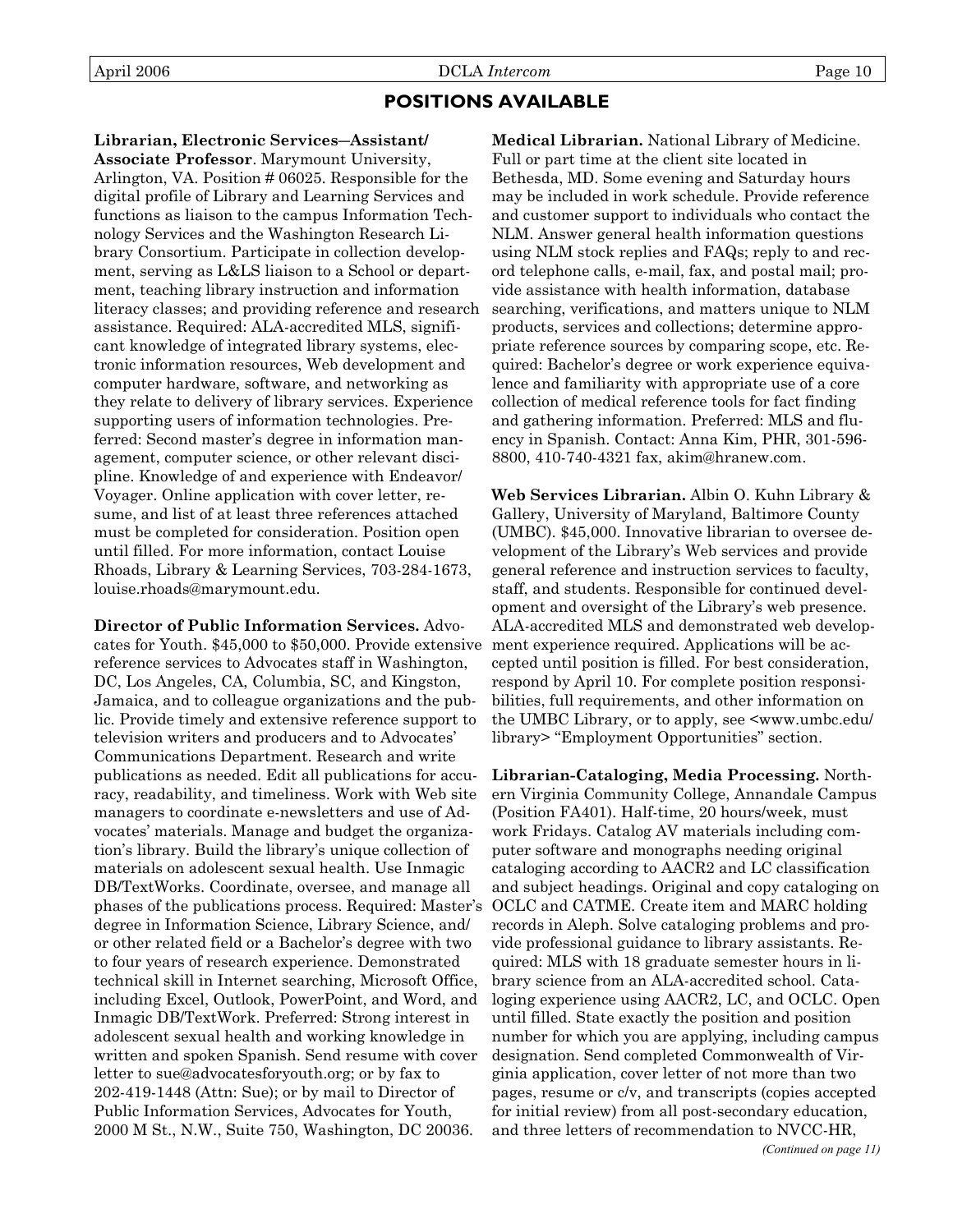#### April 2006 DCLA *Intercom* Page 11

*(Continued from page 10)* 

4001 Wakefield Chapel Rd., Annandale, VA 22003. More information can be found at <www.nvcc.edu>. Click on Job Openings at bottom of page.

**Librarian.** Federal client in Washington, DC needs librarian to assist with the acquisition of copyrighted works needed for its collections. Responsible for monitoring and claiming specified serial titles received through copyright deposit. Demand deposit of individual missing serial issues and/or serial titles under Section 407 of the Copyright Law. Create and/or edit online acquisitions and bibliographic records in an integrated library system. Establish and maintain effective relationships with publishers to ensure ongoing and timely receipt of serials. Respond to publisher inquiries regarding demands and deposit requirements under Sections 407 and 408 of the Copyright Law. Monitor demands and send follow-up notices to ensure receipt of materials within statutory deadline. Prepare weekly statistical reports on claiming activities. Required: Experience in acquiring library materials particularly serial publications. Experience in all aspects of serial management including creating/editing full set of ILS records, searching, analyzing, and updating online bibliographic and acquisitions records, identifying and claiming missing issues, and receiving issues on appropriate online record. Experience in using an integrated library system (ILS), especially the cataloging, acquisitions, and serials check-in functions. Experience using Voyager ILS preferred. Contact: Richard Dolan, Snelling Personnel, Personnel Manager, 818 Connecticut Ave., N.W., Suite 325, Washington, DC 20006, 202-833-6100.

**Diversity Librarian Fellow**. Sheridan Libraries, Johns Hopkins University, Baltimore. \$38,323- \$43,113. Grade 40, PCN 421 (exempt), Requisition # 23100. Two year residency in the Entrepreneurial Library Program. During the first year, the fellow will receive training in broad areas of librarianship with emphasis on ELP projects. A departmental "home" and focused role within ELP will be established for the fellow. The second year will be tailored to the interests of the fellow and to the needs of the Sheridan libraries with time afforded for a special project. A senior colleague mentor and travel support to attend professional conferences will be provided. At the conclusion of the residency, residents may be eligible to apply for regular appointments at the Sheridan Libraries. Seeking a diverse pool of energetic, selfdirected applicants with interest in academic librarianship and recent ALA-accredited MLS (within the last 3 years-degree requirements must be fulfilled by the time of hire). To apply, go to JHU Jobs at <https:// hrnt.jhu.edu/jhujobs/job\_search.cfm>.

For their financial support in 2005-2006 DCLA thanks

#### **Sustaining Contributors**

Patricia Wilson Berger Andrea Morris Gruhl

#### **Institutional Contributor**

American University Library

#### **Sustaining Donors**

Blanche W. Anderson Gail W. Avery Francis Buckley Elaine Cline John Y. Cole Jean B. Craigwell Mary Ann V. Gamble Nancy E. Gwinn Richard Huffine Elinor Green Hunter Anna Kasofsky Barbara Webb

Michael Kolakowski Sharon Lenius Barbara R. Morland Kathryn Ray Dennis Reynolds Diane R. Schnurrpusch Jack Siggins Mary Augusta Thomas William Tuceling David J. Vespa Patricia A. Wand

#### **Sustaining Supporters**

Jory Barone Paul Berry Diane M. Falk Mary Feldman Susan Fifer Canby Anne Heanue Steven Kerchoff Elisabeth S. Knauff Michele Leber JoAnne Logan

Shirley Loo Lynne McCay Charles D. Missar Virginia B. Moore Mari-Jana Oboroceanu Eleanor K. Pourron Karen Towles William L. Turner, Jr. Susan Uebelacker Michael T. Wallace

Abby Yochelson

#### **Institutional Supporters**

Catholic University of America Libraries Export-Import Bank of the United States OCLC Capcon Service Center U.S. Department of State Ralph J. Bunche Library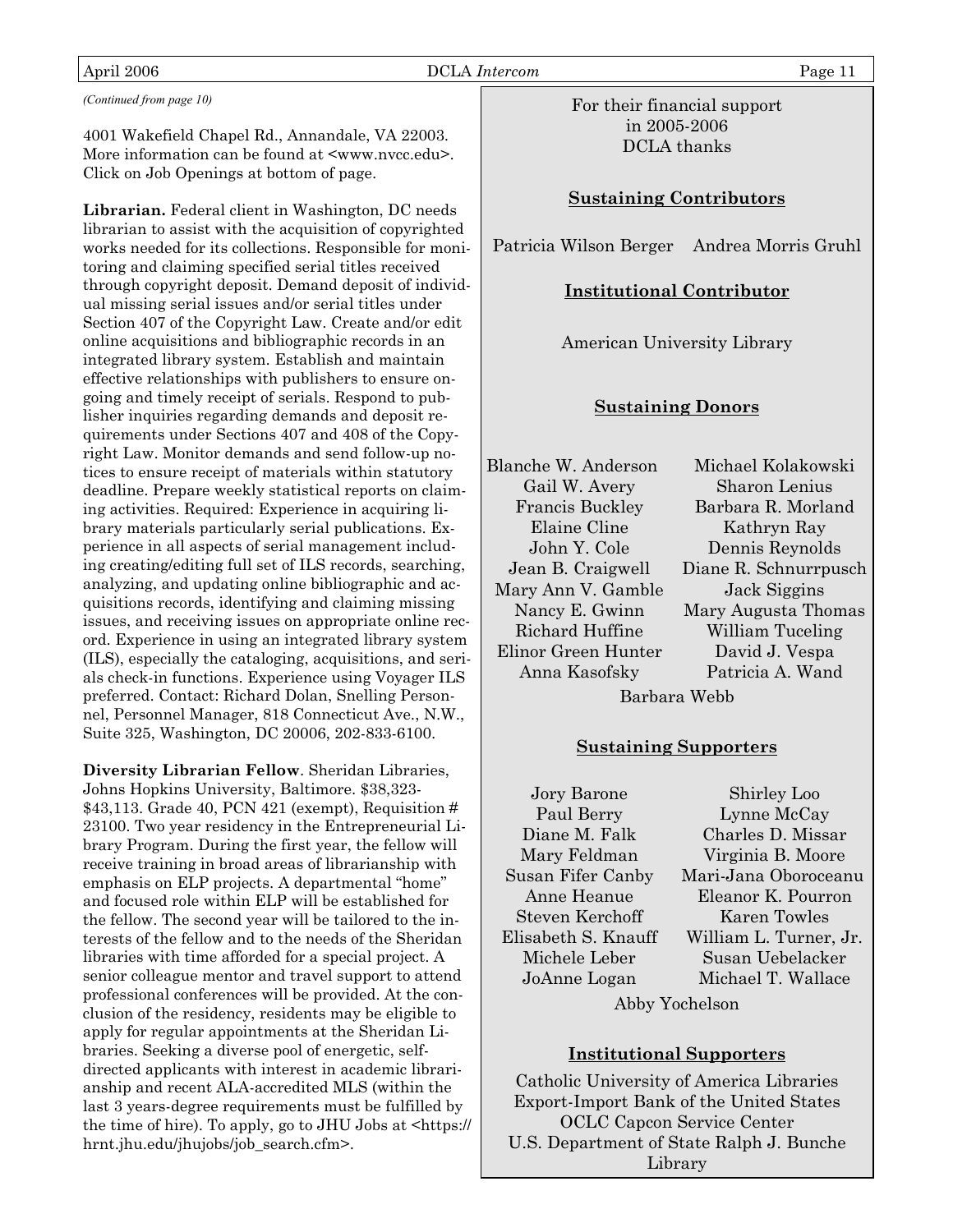### The 2005/2006 DCLA Nominations Committee (Jean B. Craigwell, Chair; Gail Avery, Michael Kolakowski) is pleased to present the following slate for the

### **2006/2007 DCLA Board**

### **Candidate for Vice President – President-Elect**

### **Barbara Folensbee-Moore**

Director of Library Services Morgan Lewis & Bockius LLP 1111 Pennsylvania Ave., N.W. Washington, DC 20004

#### DCLA activities/offices held

Member since 2003. Chair of the National Library Legislative Day Committee in 2004/2005 and continuing for 2005/2006.

#### Other professional activities

Member of DC/SLA since 1996. Served as chair of the Hospitality Committee for three years. Member of the Law Libraries Society of DC since 1996. Served as secretary from 2003-2005. Member and officer in various positions of the SLA Chapter in Virginia from 1989 until 1996.

#### Your reason for running for office

I have recently become a member of DCLA and look forward to increasing my involvement in the chapter. Serving on the Board as president would be a wonderful opportunity for me to contribute more of my time to the chapter and help keep the chapter going forward with great support for the library community in Washington, DC.

#### Additional information

Formerly worked as a law librarian for Pepper Hamilton in Washington, DC; McGuire Woods in Richmond, VA; and various law firms in Atlanta, Georgia.

Education: BSc from Florida State University, Master of Librarianship from Emory University, and JD from University of Georgia.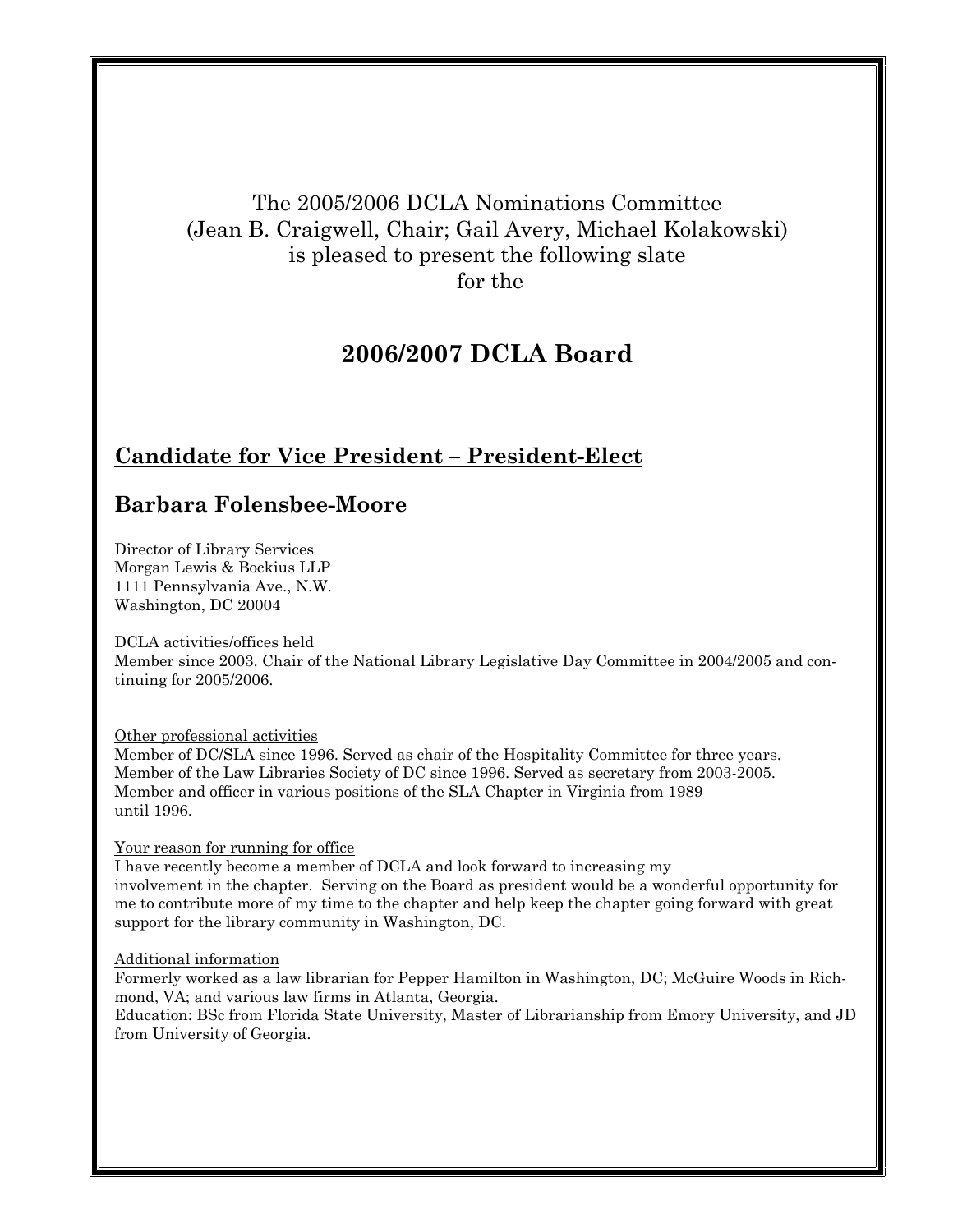### **Candidate for Treasurer**

### **Jennifer Jones**

Adult Librarian West End Neighborhood Library DC Public Library 1101 24th St., N.W. Washington, DC 20037

Other professional activities: ALA, PLA.

Your reason for running for office: I am a member of DCLA but want to become more involved in the DC library community.

#### Additional information

I obtained my degree in 1999 from CUA and intended to specialize in archives and manuscript collections. However, my husband's military service and location directed my career. My first professional position was as a part-time reference librarian for a small library outside Pittsburgh, PA. I then spent a year and half as the Reference Librarian in a branch of a four county system in North Augusta, South Carolina. After taking a break for family reasons, we returned to the DC area where I have been the Adult Librarian at West End Library for over two years. Now that I am settled in one location, I want to become more involved with the profession and the DC library community

### **Candidates for Director**

### **Ruel J. Eskelsen**

Library Assistant Historical Society of Washington, DC 801 K St., N.W. at Mt. Vernon Square Washington, DC 20009

DCLA activities/offices held: Member since 2003

ALA activities/offices held: Member since 2000

Your reason for running for office: As a new librarian with technical training, I hope to bring my career skills to serve the DCLA.

#### Additional information

I graduated from the Emporia State University School of Library and Information Science in 2003. I spent the first twenty years of my career in the electronics and network computing industry and heard from a working librarian that there was a need for tech-savvy people in the library profession. I learned of the Emporia Distance Learning program in Library Science and completed my Master of Library Science taking classes in Salt Lake City, Portland Oregon, and Emporia Kansas and participating in the Internet-based instruction and interchange portion of the program.

Since finishing my degree I have worked for the web services division of the Department of Justice Library from Oct 2003-April 2005; served an archival processing internship at the Historical Society of Washington DC from June 2005-September 2005, and am now working in the Kiplinger Research Library at the Historical Society of Washington DC.

My major interests are historical librarianship, especially History of Science and Washington DC

*(Continued on page 14)*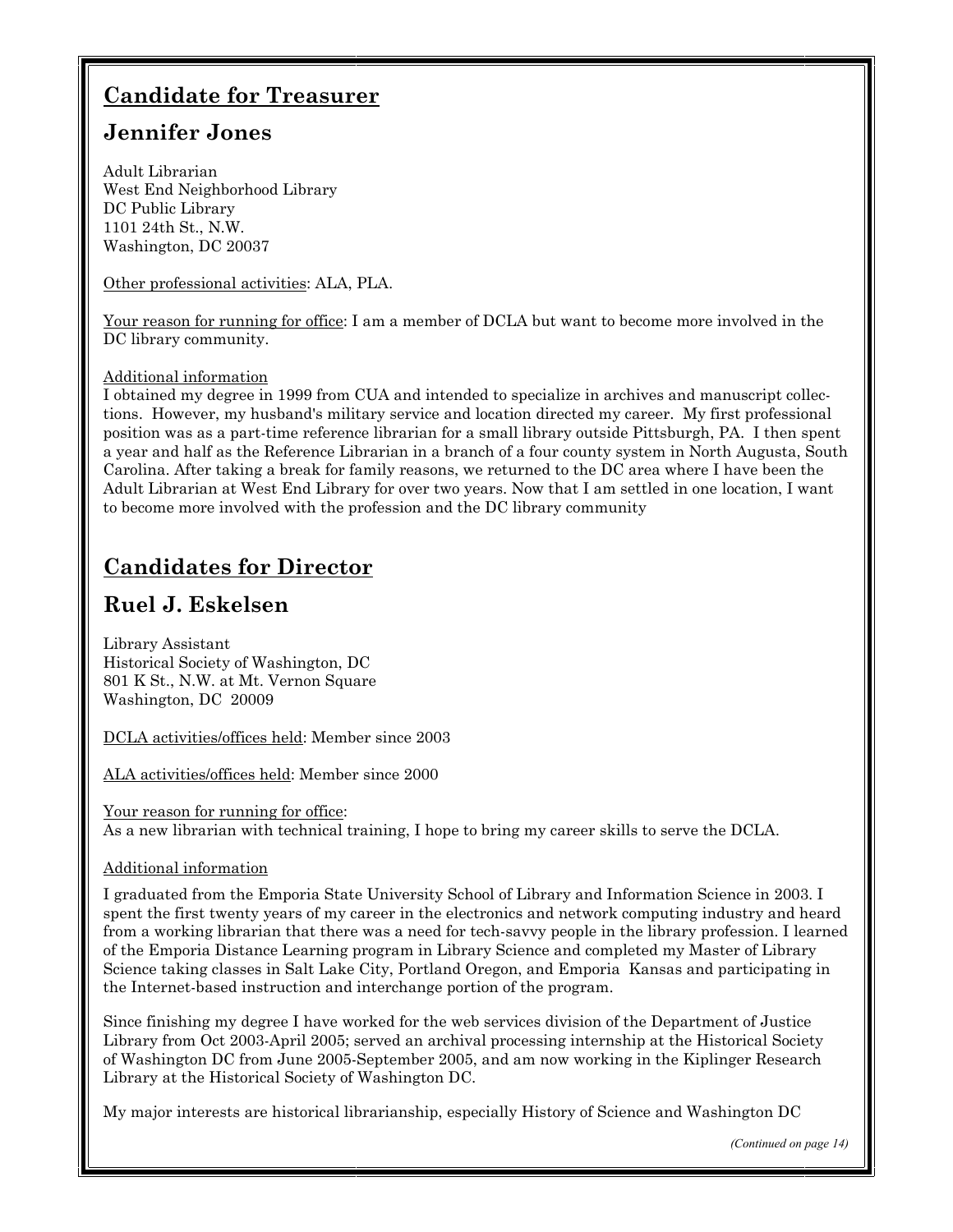### **Candidates for Director (cont.)**

history. I'm also interested in using and deploying electronic books and journals to augment research in the good-old-reliable print stacks and archives. I can bring a new and fresh perspective to DCLA especially in this IT age.

### **Richard Huffine**

Web Analytics Manager U.S. GSA 3636 16th St., N.W. #B1250 Washington, DC 20010

Other professional activities Chair, SLA Government Information Division President, Federation of Friends of the DC Public Library President, Friends of the Mount Pleasant Library

#### Your reason for running for office

While it may appear that Richard is already over-committed, he is delighted with the opportunity to serve as a director within the District of Columbia Library Association. Richard understands the value of an association like DCLA in supporting its members both professionally and personally. The power of Washington is in the connections we make every day that help us be effective in our jobs and support us in our personal lives as well.

#### Additional information

Richard Huffine has been a practicing librarian in Washington, DC since 1996 when he relocated from Asheville, North Carolina to take a position with a contractor to the U.S. Environmental Protection Agency. Richard spent 9 years working on library and information projects for the U.S. EPA, rising to the position of National Program Manager for the EPA's National Library Network. Richard has been an active member of the Federal Libraries and Information Centers Committee and has been an advocate of librarians getting involved in the broader responsibilities of Federal Agencies to make government information accessible and serving the information needs of the American Citizen. Richard recently left the U.S. EPA and is currently employed as the Web Analytics Manager for the U.S. General Services Administration's Firstgov project.

In his personal life, Richard has also become a driving force in the community in support of public libraries in the District of Columbia. As president of the Friends of the Mount Pleasant Library, he coordinates volunteer efforts for one of the most active branches of the DC Public Libraries that serves one of the most diverse populations in the District. Richard was

recently elected President of the Federation of Friends of the DC Public Library, the organization that coordinates advocacy among Friends

organizations across the District. Richard is also active in the Special Libraries Association and initiated the creation of a Government Information Division within the Association in 2004. He is currently the Chair of that Division and is serving as its program coordinator for the 2006 SLA Conference to be held in Baltimore, MD in June, 2006.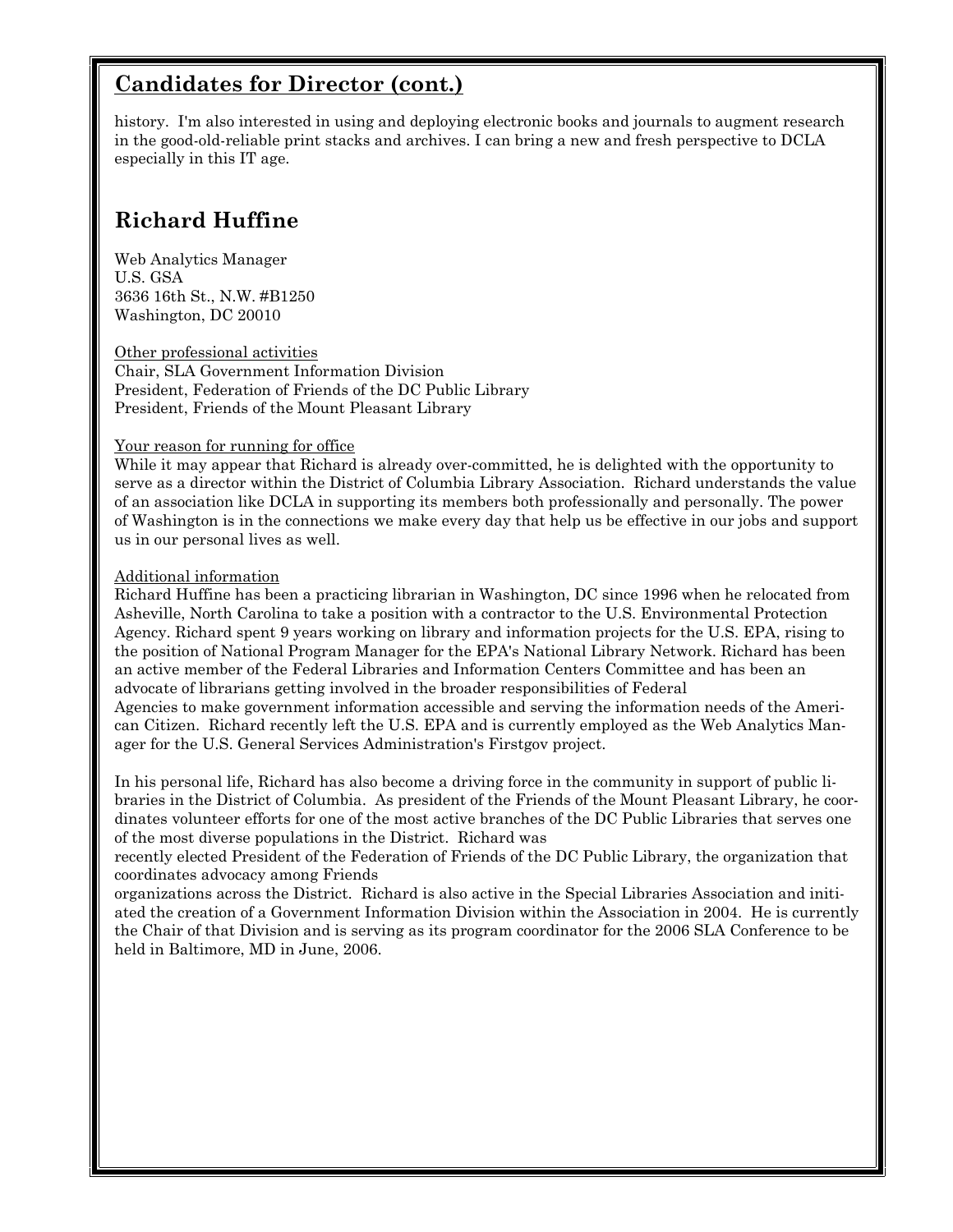### **Candidates for Director (cont.)**

### **April King**

Outreach Librarian DC Public Library 901 G St., N.W. Washington, DC 20001

DCLA activities/offices held Chair, Children's, YA, School Group for the past two years

#### Additional information

April King has enjoyed serving the public for much of her professional life. She began her community stewardship when she was 14 years old as a page at the Brooklyn Public Library in New York City. After receiving her undergraduate degree from the University of Arizona, she worked with various government and non-profit organizations in implementing social welfare policies.

Since joining the District of Columbia Public Library (DCPL) seven years ago, she has greatly expanded her abilities and contributions to the community. A 2002 graduate of Catholic University of America's Masters of Library Sciences program, April is currently an Outreach Librarian at DCPL whose emphasis is on emergent literacy. An active member of the District of Columbia Library Association (DCLA), she has served for the past two years as the chairperson for the Children, Young Adult and School Media Interest Group. As part of this tenure, she has been the host for the DCLA's annual "Mock Coretta Scott King Award Discussion." April lives in Washington, DC with her husband and daughter.

### **Jennifer Nutefall**

Instruction Coordinator George Washington University 2130 H St., N.W. Washington, DC 20052

DCLA activities/offices held Chair, Instruction Interest Group, 2004-present

Other professional activities ACRL Baltimore Conference 2007 Workshops Planning Committee, 2005-2007

Additional information

Graduated from Syracuse University, School of Information Studies with a Master of Library Science in May 1998 and in May 1996 with a Bachelor of Science from Syracuse University, Newhouse School of Public Communications.

Has worked as an Information Literacy Project Manager, Rochester Regional Library Council, Rochester, NY (*LSTA Grant*); Reference/Instruction Librarian, SUNY Brockport, Brockport, NY; Adjunct Professor, School of Library and Information Science, Catholic University, Washington, DC; and is currently Instruction Coordinator, George Washington University, Washington, DC. Her specialty is Information Literacy and she has designed curricula, participated in and co-taught courses in this area. She has presented at many conferences and also has several publications to her credit.

Has always been active in professional organizations. Is a member of the District of Columbia Library Association (DCLA) and the Chair of the Instruction Interest Group, 2004-present. Is also a member of the Association of College and Research Libraries (ACRL), the American Library Association (ALA) and was a member of the State University of New York Librarians Association (SUNYLA).